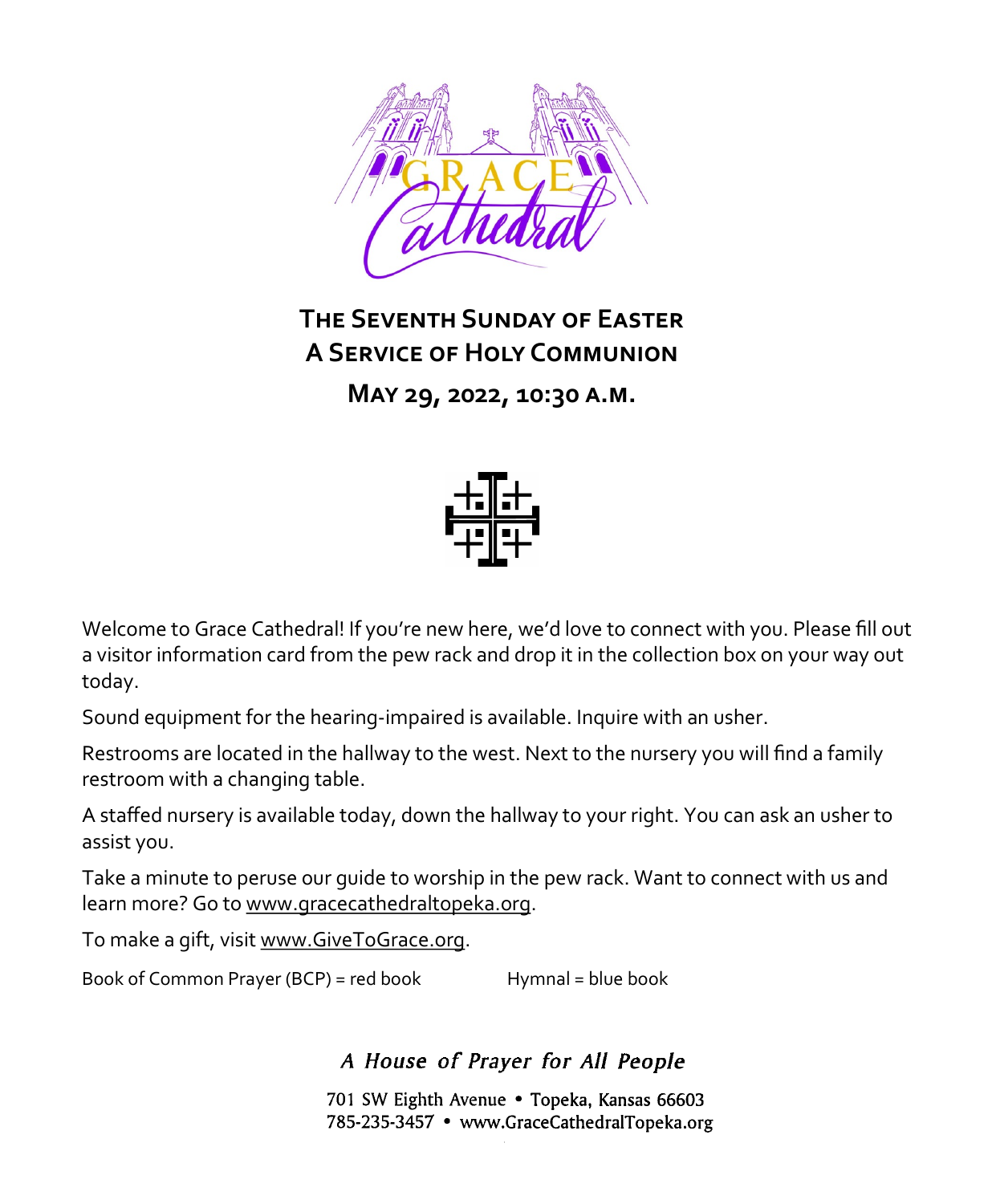# **The Holy Eucharist (Rite Two) at 10:30 a.m.**

*In the interest of creating a peaceful and prayerful space for worship, at five minutes before worship begins, or just before the prelude, a bell will ring. This is the signal to refrain from conversation so that you and others may prepare for worship through prayer, meditation and thoughtful silence.*

*Special Note: Please be aware that this service will be live-streamed on YouTube and Facebook. Please silence your phone.*

## **The Liturgy of the Word**

**PRELUDE:** "Schmücke dich" BWV 654 J.S. Bach (1685-1750)

**Procession Hymn 450:**"All Hail The Power Of Jesus' Name!" *(Blue Book) Tune: Coronation*

*The service begins on page 355 in the red Book of Common Prayer.*

#### **Opening Acclamation and Collect for Purity**

**The Gloria: Hymnal S278** *(Found in the front section of the blue book) William Mathias Sung by the congregation.*

*Celebrant* The Lord be with you. *People* **And also with you.** *Celebrant* Let us pray.

## **The Collect of the Day**

O God, the King of glory, you have exalted your only Son Jesus Christ with great triumph to your kingdom in heaven: Do not leave us comfortless, but send us your Holy Spirit to strengthen us, and exalt us to that place where our Savior Christ has gone before; who lives and reigns with you and the Holy Spirit, one God, in glory everlasting. **Amen.**

## *Congregation is seated.*

## **The First Reading:** Acts 16:16-34

One day, as we (Paul and his traveling companions) were going to the place of prayer, we met a slave-girl who had a spirit of divination and brought her owners a great deal of money by fortune-telling. While she followed Paul and us, she would cry out, "These men are slaves of the Most High God, who proclaim to you a way of salvation." She kept doing this for many days. But Paul, very much annoyed, turned and said to the spirit, "I order you in the name of Jesus Christ to come out of her." And it came out that very hour. But when her owners saw that their hope of making money was gone, they seized Paul and Silas and dragged them into the marketplace before the authorities. When they had brought them before the magistrates, they said, "These men are disturbing our city; they are Jews and are advocating customs that are not lawful for us as Romans to adopt or observe." The crowd joined in attacking them, and the magistrates had them stripped of their clothing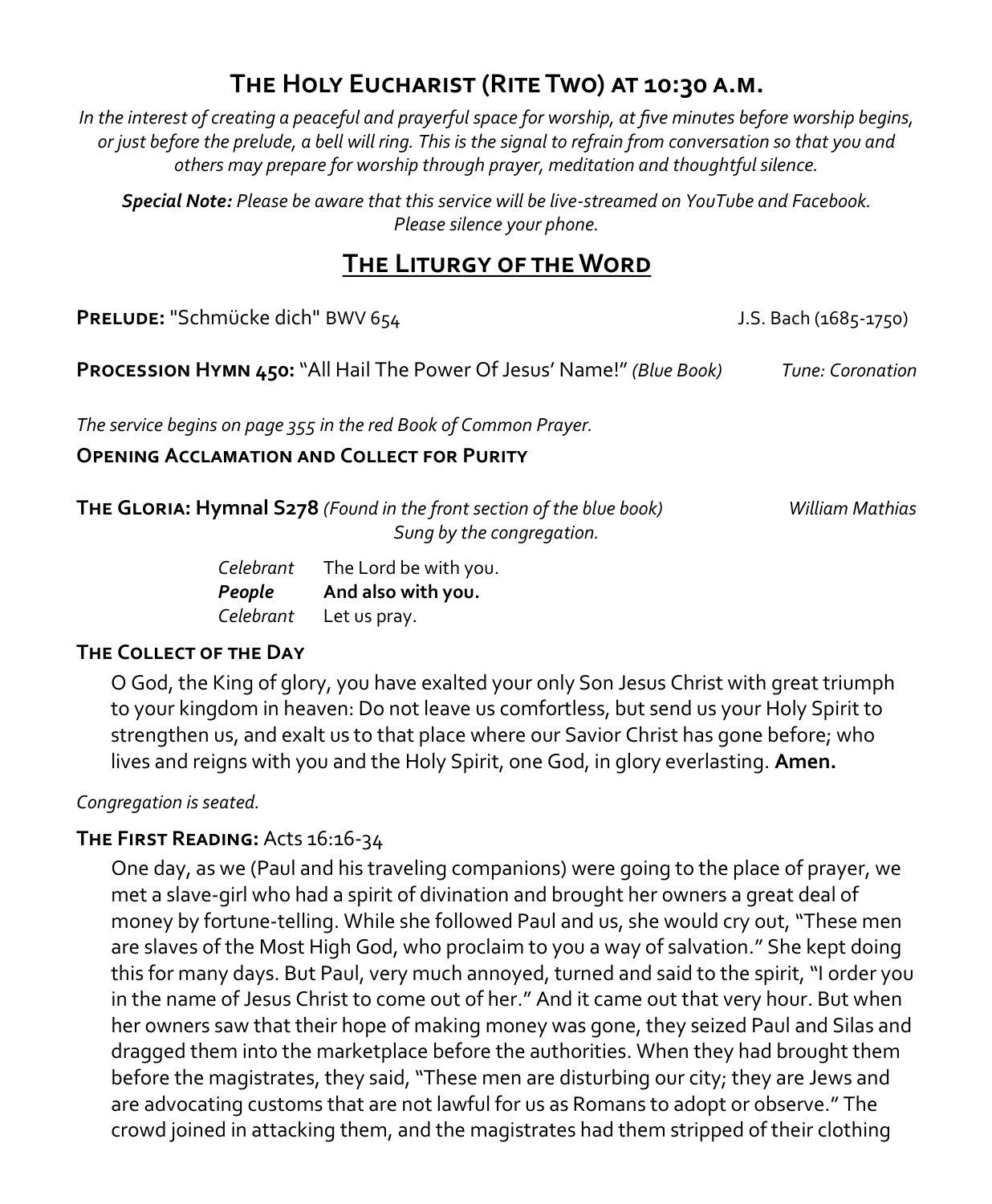and ordered them to be beaten with rods. After they had given them a severe flogging, they threw them into prison and ordered the jailer to keep them securely. Following these instructions, he put them in the innermost cell and fastened their feet in the stocks. About midnight Paul and Silas were praying and singing hymns to God, and the prisoners were listening to them. Suddenly there was an earthquake, so violent that the foundations of the prison were shaken; and immediately all the doors were opened and everyone's chains were unfastened. When the jailer woke up and saw the prison doors wide open, he drew his sword and was about to kill himself, since he supposed that the prisoners had escaped. But Paul shouted in a loud voice, "Do not harm yourself, for we are all here." The jailer called for lights, and rushing in, he fell down trembling before Paul and Silas. Then he brought them outside and said, "Sirs, what must I do to be saved?" They answered, "Believe on the Lord Jesus, and you will be saved, you and your household." They spoke the word of the Lord to him and to all who were in his house. At the same hour of the night he took them and washed their wounds; then he and his entire family were baptized without delay. He brought them up into the house and set food before them; and he and his entire household rejoiced that he had become a believer in God.

*After the reading,* **Thanks be to God.**

**Psalm: 97** *BCP 726 (Red Book) The congregation sings the following refrain with the choir.*



- 1 The Lord is King; let the earth rejoice; \* let the multitude of the isles be glad.
- 2 Clouds and darkness are round about him, \* righteousness and justice are the foundations of his throne.
- 3 A fire goes before him \* and burns up his enemies on every side.
- 4 His lightnings light up the world; \* the earth sees it and is afraid.
- 5 The mountains melt like wax at the presence of the LORD,  $*$ at the presence of the Lord of the whole earth.
- 6 The heavens declare his righteousness, \* and all the peoples see his glory.
- 7 Confounded be all who worship carved images and delight in false gods! \* Bow down before him, all you gods.
- 8 Zion hears and is glad, and the cities of Judah rejoice, \* because of your judgments, O LORD.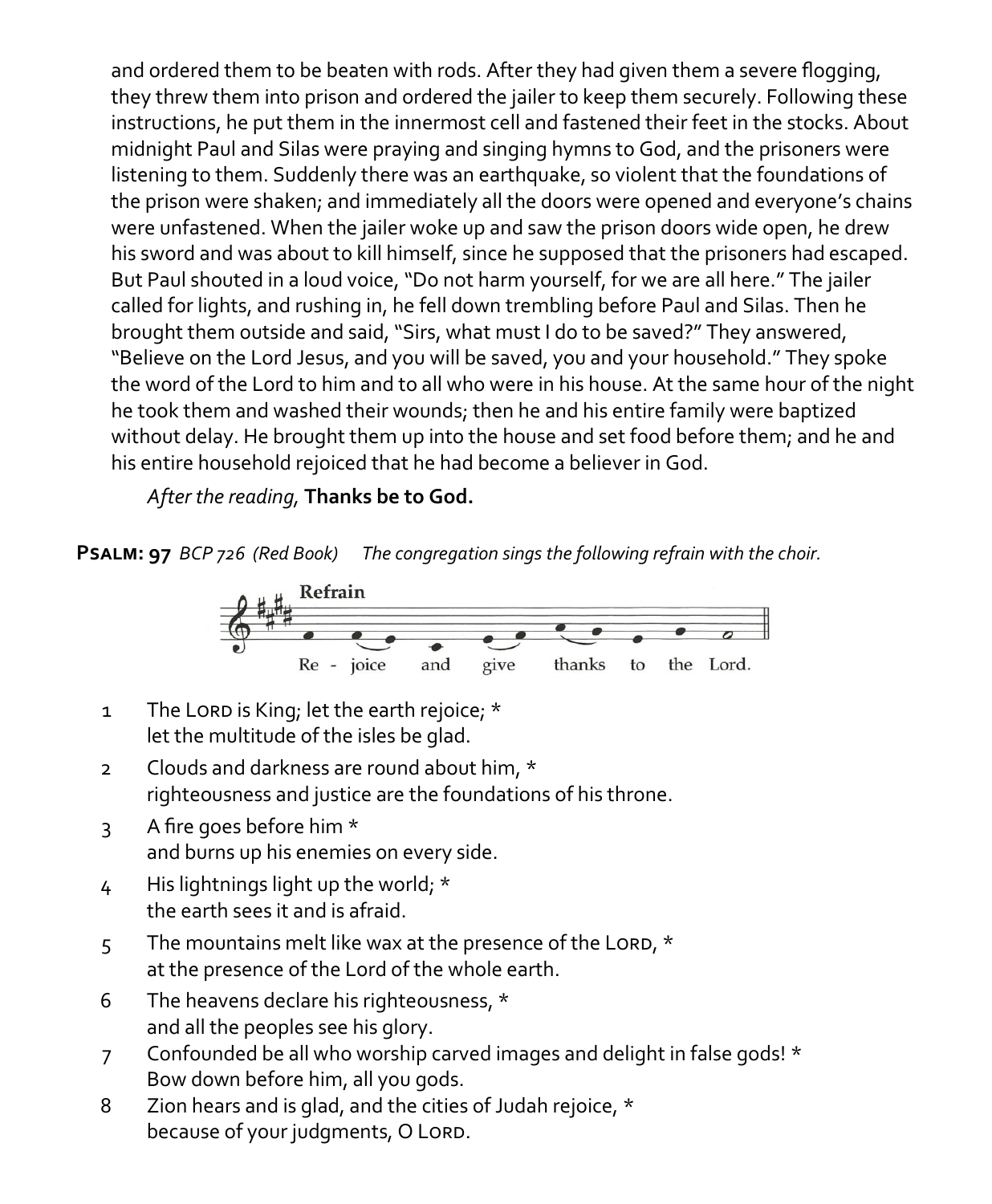- 9 For you are the Lord, most high over all the earth; \* you are exalted far above all gods.
- 10 The Lord loves those who hate evil; \* he preserves the lives of his saints and delivers them from the hand of the wicked.
- 11 Light has sprung up for the righteous, \* and joyful gladness for those who are truehearted.
- 12 Rejoice in the LORD, you righteous, \* and give thanks to his holy Name.

## **The Second Reading:** Revelation 22:12-14, 16-17, 20-21

Jesus said, "See, I am coming soon; my reward is with me, to repay according to everyone's work. I am the Alpha and the Omega, the first and the last, the beginning and the end." Blessed are those who wash their robes, so that they will have the right to the tree of life and may enter the city by the gates. "It is I, Jesus, who sent my angel to you with this testimony for the churches. I am the root and the descendant of David, the bright morning star." The Spirit and the bride say, "Come." And let everyone who hears say, "Come." And let everyone who is thirsty come. Let anyone who wishes take the water of life as a gift. The one who testifies to these things says, "Surely I am coming soon." Amen. Come, Lord Jesus! The grace of the Lord Jesus be with all the saints. Amen.

*After the reading,* **Thanks be to God.**

**Hymn 7:**"Christ, Whose Glory Fills The Skies" *(Blue Book) Standing as able Tune: Ratisbon*

## **The Gospel:** John 17:20-26 *Standing as able.*

## *Before the Gospel,* **Glory to you, Lord Christ.**

Jesus prayed for his disciples, and then he said, "I ask not only on behalf of these, but also on behalf of those who will believe in me through their word, that they may all be one. As you, Father, are in me and I am in you, may they also be in us, so that the world may believe that you have sent me. The glory that you have given me I have given them, so that they may be one, as we are one, I in them and you in me, that they may become completely one, so that the world may know that you have sent me and have loved them even as you have loved me. Father, I desire that those also, whom you have given me, may be with me where I am, to see my glory, which you have given me because you loved me before the foundation of the world. Righteous Father, the world does not know you, but I know you; and these know that you have sent me. I made your name known to them, and I will make it known, so that the love with which you have loved me may be in them, and I in them."

*After the Gospel,* **Praise to you, Lord Christ.**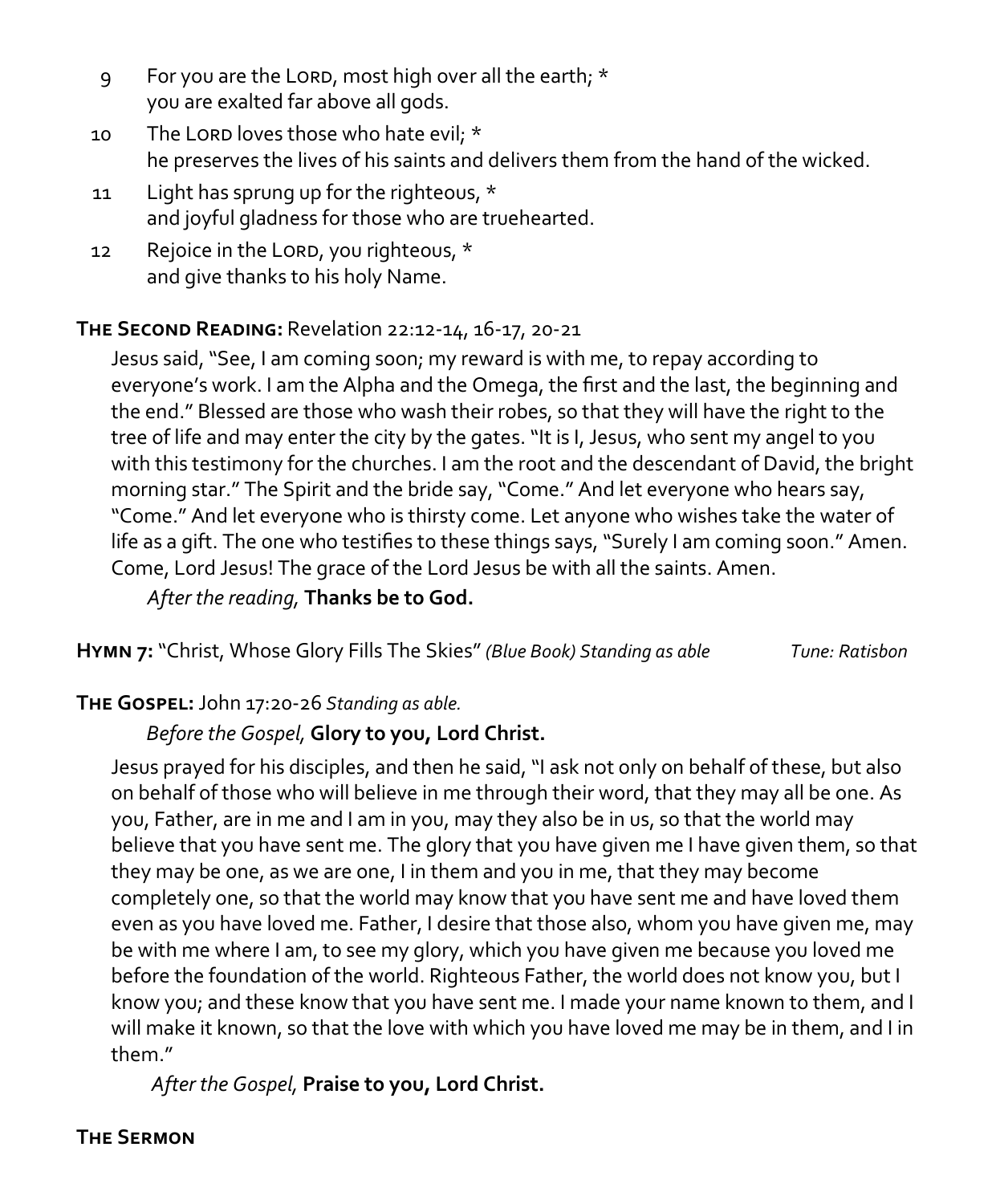**The Nicene Creed,** *BCP 358 (Red Book) Standing as able.*

## **Prayers of the People**

Let us pray to the Lord, who calls us to be one in him and with him.

Grant to the Church the unity that is your will. Make us one with each other, that we may be made perfect in you, the first and the last. Today we remember especially Church of the Ascension, Neodesha; Trinity Episcopal Cathedral, Phoenix, Arizona. Empower us to bring to others the water of life.

May the whole world know your love and see your glory. Give light to those who are in error and follow the ways that lead to darkness. Bring all people into the gates of your Kingdom.

As we know ourselves loved in Christ, give us the same love for our families and friends and neighbors. Bless all in our community who are coming closer to you and lead them into the fulness of faith.

Have mercy on all who are in captivity. Give them hope for the future and show them the way to new lives. Grant compassion to those who control the lives of prisoners.

Receive the souls of the departed into the life of heaven. Today we remember especially Martha Carithers, Mary Ann Gould, Elmer, Starr, Mary Pratt, Estelle Burkholder, John Meade, Dorothy Meade, Christ's Hospital Nurses, Holmes Meade, Bill Williamson. Give them rest and peace, in perfect union with Christ.

We make our prayers through Christ, that we may be with him and see his glory.

*Our Cathedral cycle of prayer* Please pray for Boyd, Judy, Scott, Georgia, Kay, Carolyn, Phil, Jeff, Edna

**The Peace** *Celebrant* The peace of the Lord be always with you. *People* **And also with you**.

**Announcements** *Congregation is seated.*

**Offertory Sentence:** The glory given by God to Christ, Christ has given to you: so that you all may be one, and so the world may see and know that you belong to the Most High.

**Online Giving:** Visit www.GiveToGrace.org or you can scan this QR code now. Thank you!

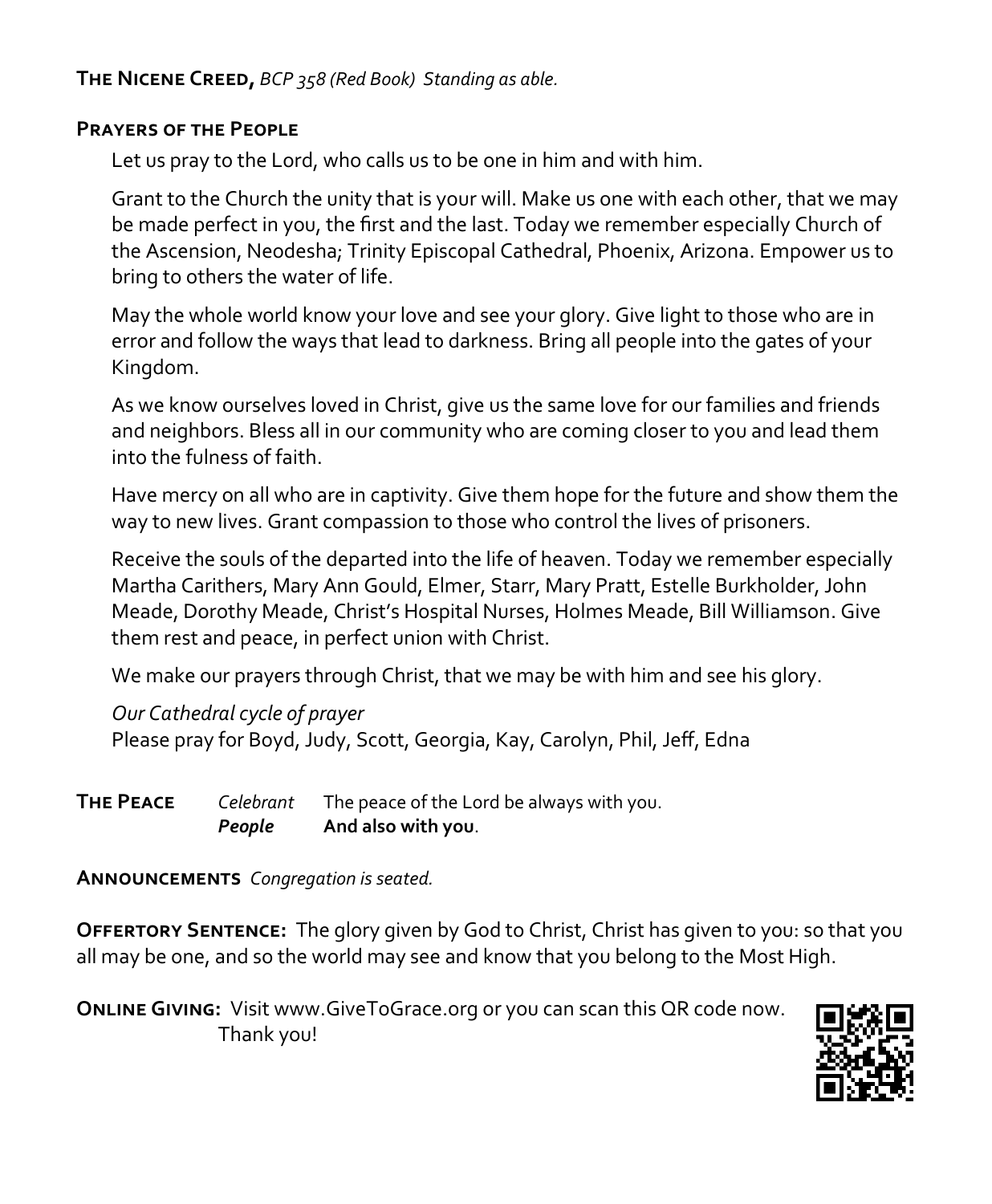## **OFFERTORY MUSIC:** "Christ is the World's True Light" W.K. Stanton (1891-1978)

#### *The Cathedral Choir*

Christ is the world's true Light its Captain of salvation; The Day-Star clear and bright of ev'ry man and nation. New life, new hope awakes where'er men own his sway; Freedom her bondage breaks, and night is turned to day. In Christ all races meet, their ancient feuds forgetting, The whole round world complete, from sunrise to its setting. When Christ is throned as Lord, men shall forsake their fear; To ploughshare beat the sword, to pruning hook the spear. One Lord, in one great Name unite us all who own thee; Cast out our pride and shame, that hinder to enthrone thee. The world has waited long, has travailed long in pain; To heal its ancient wrong, Come Prince of Peace and reign.

## **The Liturgy of the Table**

**The Great Thanksgiving:** Eucharistic Prayer D, *BCP 372 (Red Book) Standing as able.*



**The Lord's Prayer,** *BCP 364 (Red Book)*

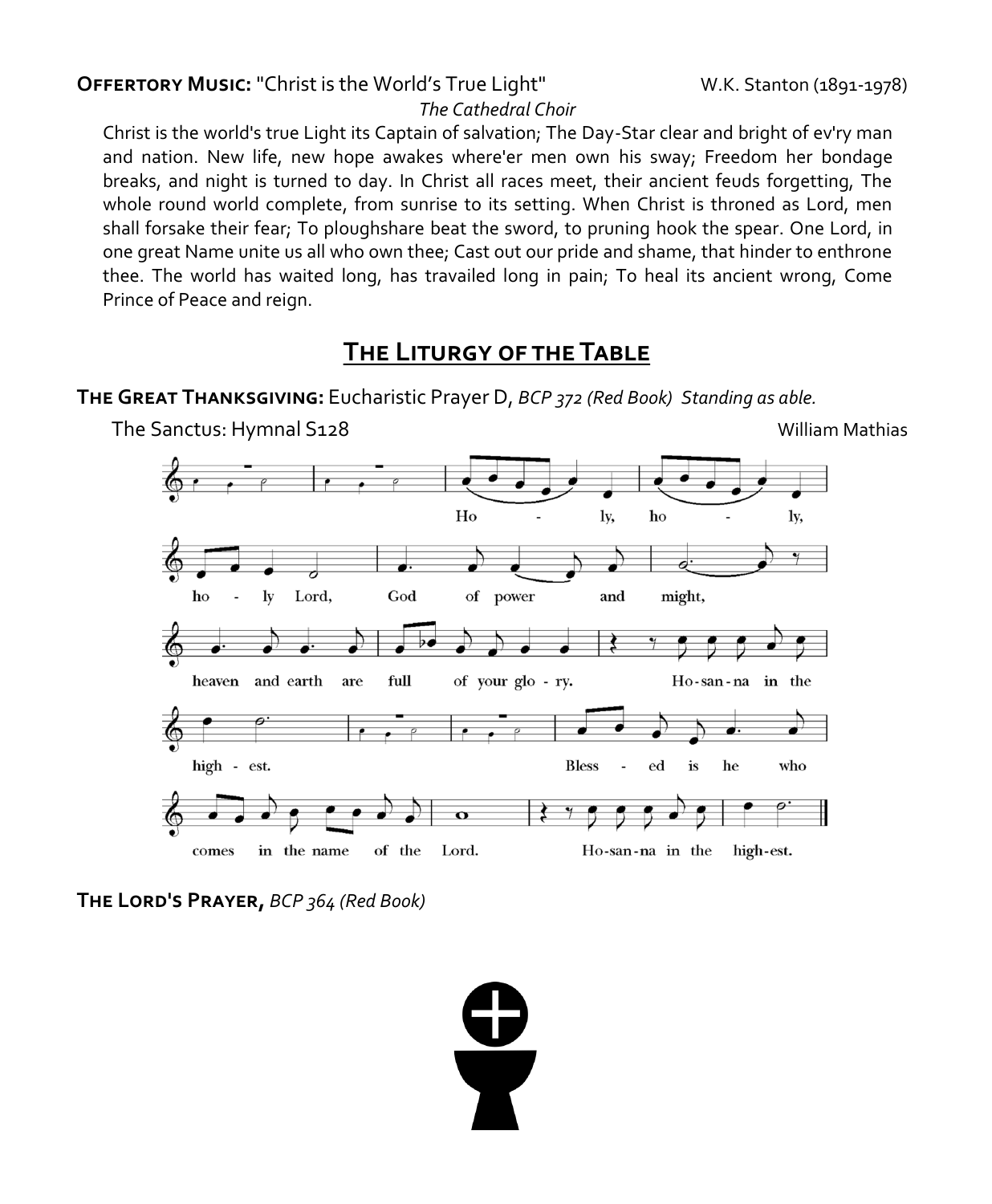

*Holy Communion will be distributed from any of three places as you feel comfortable receiving it: the altar rail, a Communion station in front of the pulpit, or by standing in place and it will be brought to you.* 

*After receiving communion, Prayer Ministers will be in St. Mary's Chapel for private prayer with you if you so desire.* 

**COMMUNION MUSIC:** "The Call" from *Five Mystical Songs* R. Vaughan Williams (1872-1958) Zachary Cope, countertenor; Sylvia Hamilton, organ

#### *Please stand as you are able.*

**Hymn 542:**"Christ Is The World's True Light" *(Blue Book) Tune: St. Joan*

**Postcommunion Prayer** Let us pray.

**Almighty and everliving God, we thank you for feeding us with the spiritual food of the most precious Body and Blood of your Son our Savior Jesus Christ; and for assuring us in these holy mysteries that we are living members of the Body of your Son, and heirs of your eternal kingdom. And now, Father, send us out to do the work you have given us to do, to love and serve you as faithful witnesses of Christ our Lord. To him, to you, and to the Holy Spirit, be honor and glory, now and for ever. Amen.**